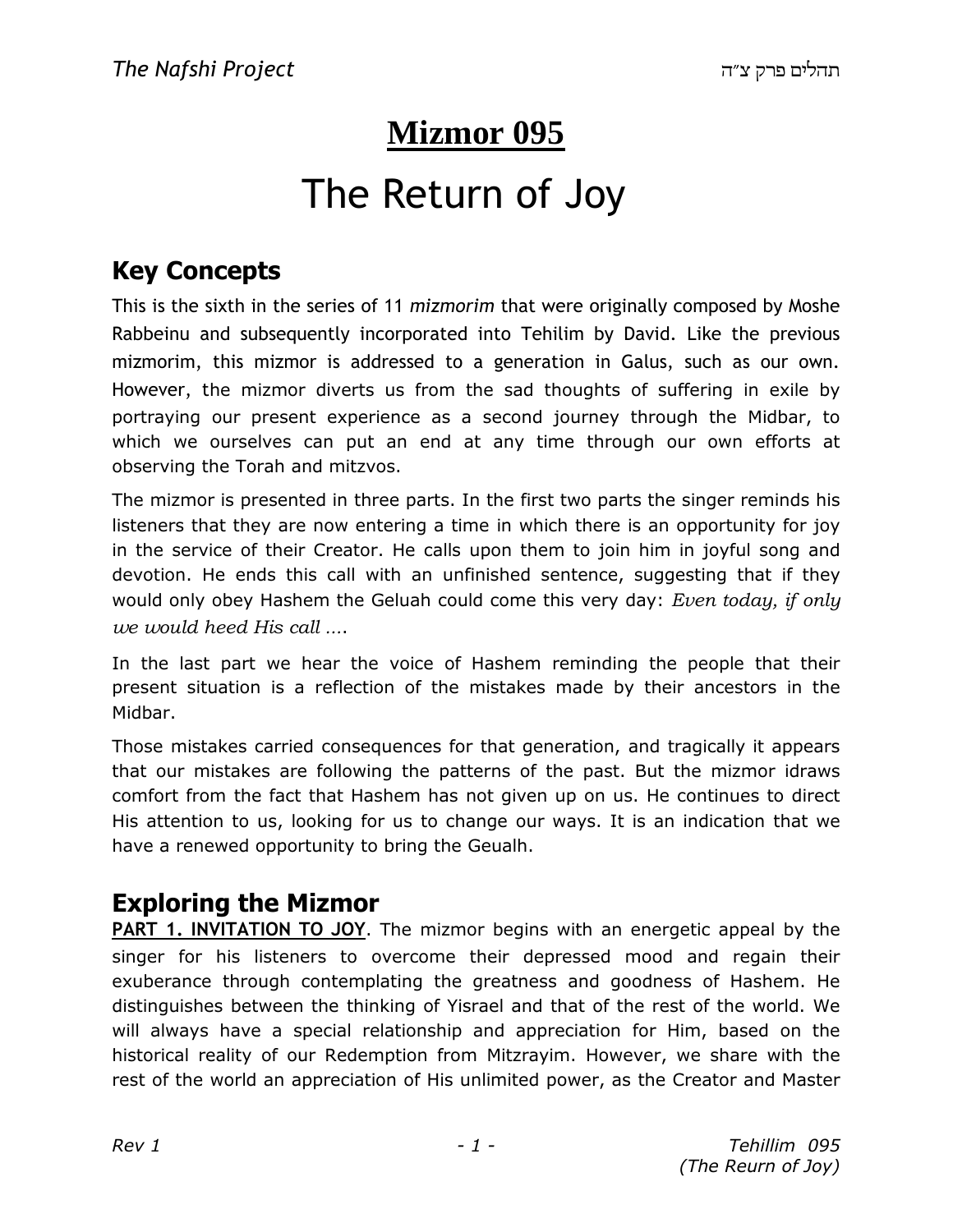of the heavens and the natural forces of our world.

(b) :Ÿel r©ix¦¨p zŸexn¦ f§A¦ dc¨ŸezA§ ei¨pt¨ dn¨C§w©p§ (a) :Epr¥W§ i¦ xEvl§ dr¨ix¦¨p 'd©l d¨pP§x©p§ Ekl§ (`) כִּי אֵל נֶדוֹל ה' וּמֵלֵךְ נֶדוֹל עַל־כָּל־אֱלֹקים: (ד) אֲשֶׁר בְּיָדוֹ מֵחִקְרֵי־אָרֵץ וְתוֹעֲפוֹת הרים לו: (ה) אַשֶׁר־לוֹ הַיֵּם וְהוּא עֵשׂהוּ וְיַבֵּשֶׁת יַדַיו יַצֵרוּ:

*(1) Come! Let us sing joyously to Hashem; let us cry out to the Rock of our yeshuah. (2) Let us come into His presence with thanksgiving. Let us cry out to Him, with songs of praise. (3) For Hashem is the power of infinite greatness, above all heavenly powers. (4) For under His control are the depths of the earth and the mountain peaks are His. (5) For His is the sea and He perfected it, and His hands formed the dry land.*

**PART 2. CALL FOR DEVOTION**. After restoring the positive mood of his listeners, the singer calls upon them to show their devotion and gratitude to Hashem by their acts. He says, it is not too late. The Geulah can come today if we would only heed His call.

ו) בֹּאוּ נְשְׁתַּחֵוֶה וְנְכְרַעֲה נְבְרַכָּה לִפְנֵי־ה' עֹשֶׂנוּ؛ (ז) כִּי הוּא אֱלֹקֱינוּ וַאֲנַחְנוּ עַם : מַרְעִיתוֹ וְצֹאן יַדוֹ הַיּוֹם אֲם־בִקלוֹ תַשָּׁמֲעוּ

(6) *Come! Let us prostrate ourselves and bow; let us kneel before G-d, our Maker. (7) For He is our G-d and we are the nation that He tends [like a shepherd tends his sheep] and we are the flock of His charge. Even today, if only we would heed His call ...*

**PART 3. LESSON OF THE PAST**. We now hear the voice of Hashem reminding us that our present problems are the result of sinful behavior. Our forefathers in the Wilderness made this mistake and the entire generation was denied entry into the Land of Yisrael. But it is not too late. *Even today, if only we would heed His call ...*

ים) אַל־תַּקָשׁוּ לִבַּבְכֶם כְּמִרִיבַה כִּיוֹם מַסֵּה בַּמִּדְבַּר: (ט) אֲשֶׁר וְסוּנִי אֲבוֹתֵיכֶם) בְּחֵנוּנְי גֵּם־רֵאוּ פַעֲלִיּ (י) אַרְבַּעִים שַׁנַה אַקוּט בִּדוֹר וַאמַר עַם תֹּעֵי לֶבַב הֵם וְהֵם לא־יַדְעוּ דְרַכָּי: (יא) אֱשֶׁר־נְשָׁבַּעְתִּי בְאֲפִי אִם־יִבֹאוּן אֱל־מְנוּחַתִי

*(8) [The voice of Hashem:] Do not harden your heart as at Merivah, as on the day of Massah in the Wilderness, (9) when Your ancestors put Me to the test; they tried Me, though they had seen what I did. (10) For forty years I quarreled with the generation [of the Midbar]; I said, "They are people of a straying heart." But they still did not recognize My ways. (11) So I swore in*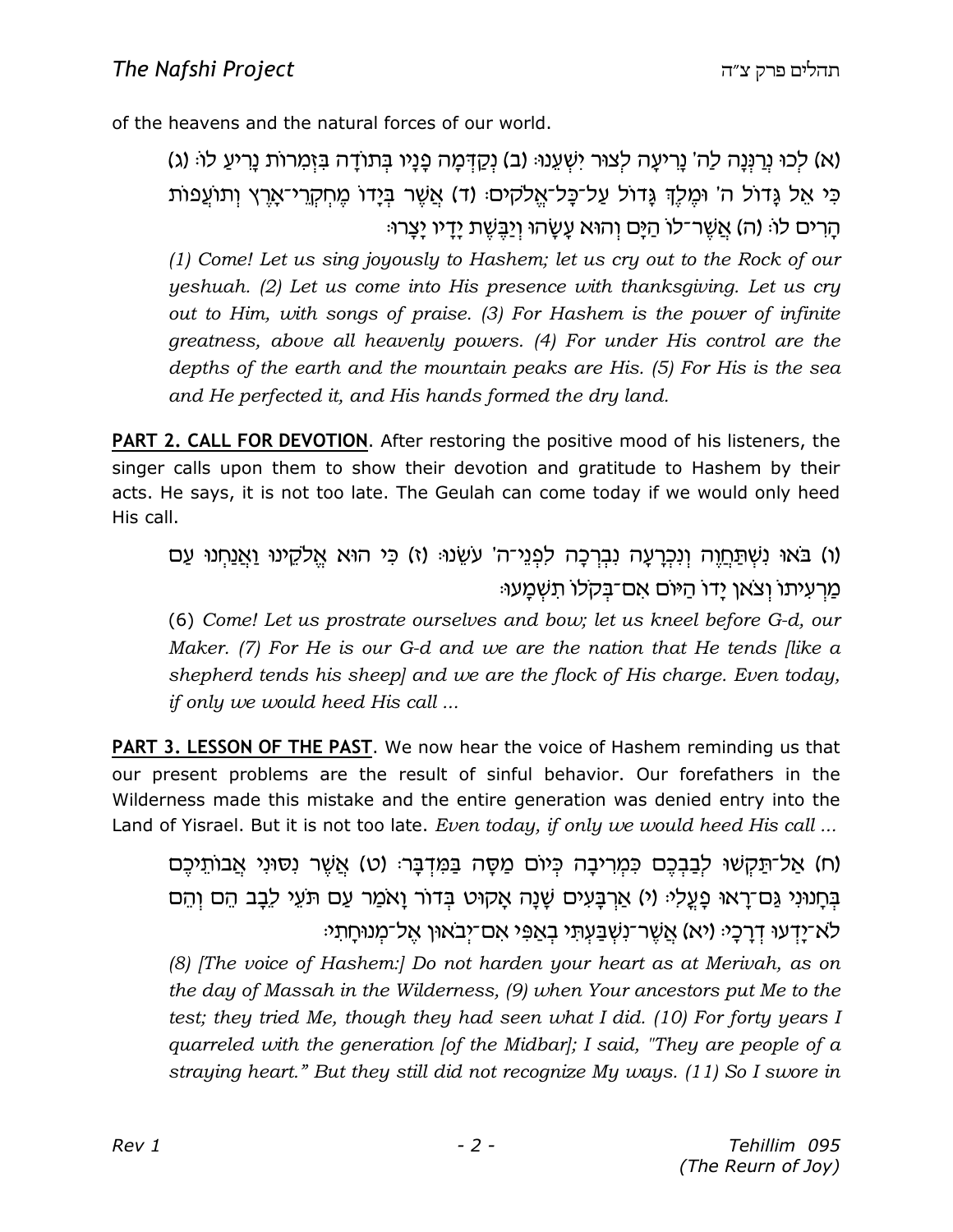My wrath that they would not enter My Land of contentment.

#### **Learning the Mizmor**

#### PART 1. INVITATION TO JOY.

(א) לְכוּ נְרַנְנַה לַה' ּנַרִיעַה לְצוּר יִשְׁעֵנוּ

**Come!** Even though we are still in Galus, put aside your sad thoughts! Let us sing joyously to Hashem – לְכוּ נְרַנְנָה לָה', let us cry out with devotion to the Rock of our yeshuah – נָרִיעָה לְצוֹר יִשְׁעֵנוּ, for we are confident that He will save us from this Galus and the Geulah will be rock-solid.

# (ב) נְקַדְּמָה פָנָיו בִּתוֹדָה ּבַזְמַרוֹת נַרִיעַ לוּ

Let us focus our hearts and minds to come into His presence with spoken words of thanksgiving — נְקֲדָּמָה פָנָיו בְּתוֹדָה (-, thanking Him for the specific kindnesses and wonders that we have experienced, and that in spite of our physical suffering in Galus, we are blessed with the spiritual treasures of the Torah and mitzvos. Let us cry out to Him, with songs of praise – בַּזְמַרוֹת נַרְיעַ לוֹ

# (ג) כֵּי אֲ־ל גֲדוֹל ה'

# וּמֶלֶךְ גַּדוֹל עַל כַּל אֱלהִים:

Our appreciation of Hashem is especially based on the historical experience of our people and the wonders He did for us. But to the world at large Hashem continues to be the heavenly Power of infinite greatness - הֵי אֱ־ל גֲדוֹל הֹ world in which we live He is seen as a King of infinite greatness, above all heavenly powers in his management of nature - ומֵלַךְ גֲדוֹל עַל־כַל־אֲלֹהָים.

# (ד) אֲשֶׁר בְּיָדוֹ מֵחָקְרֵי אֲרֵץ ּוְתוֹעֲפוֹת הַרִים לוֹ

For under His control are the mysterious depths of the earth – אֲשֶׁר בְּיָדוֹ ְמְחִקְרֵי־אָרֵץ), and the lofty mountain peaks are His – מְחִקְרֵי־אָרֵץ. Mankind at large does not realize that Hashem is a Judge and the fate of the world reflects their own behavior.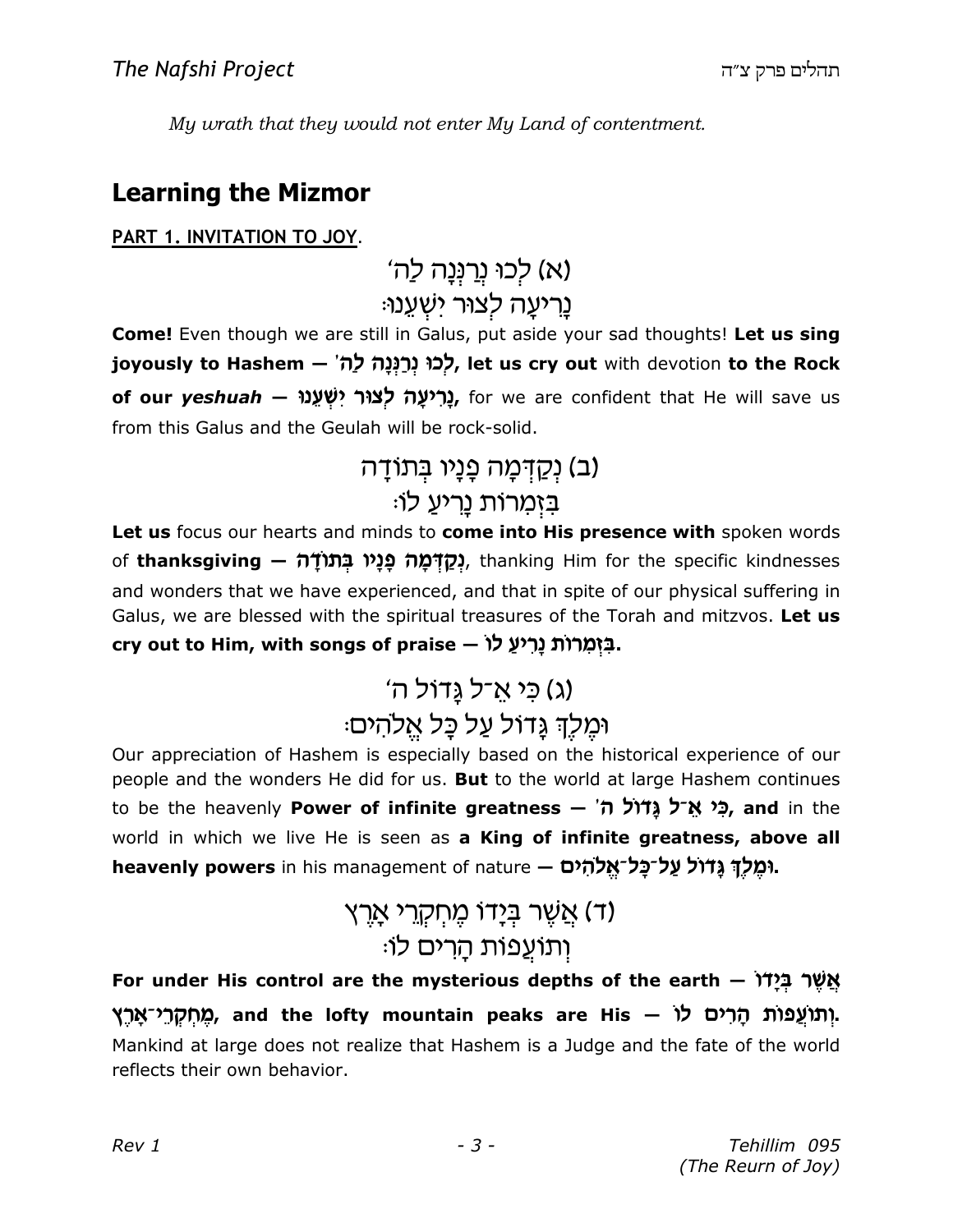# (ה) אֲשֶׁר לוֹ הַיָּם וְהוּא עֲשָׂהוּ <u>וְיַבֵּשֶׁ</u>ת יָדָיו יָצָרוּ:

For His is the sea and He perfected it – אֲשֵׁר־לוֹ הַיָּם וְהוֹא עָשָׂה; causing the waters to gather in one place, leaving dry land elsewhere, and His hands formed the dry land — יִיבֵּשֶׁת יַדָּיו יַצָרוּ. He did all this to permit the flourishing of mankind in His image, which was made possible by fostering life on land.

#### PART 2. CALL FOR DEVOTION.

# (ו) בּאוּ נִשְׁתַּחֲוֶה וְנִכְרָעָה נִבְרְכַה לְפְנֵי ה' עִשֻֽנוּ:

After the final Redemption, one Jew will say to the other: Come!  $\rightarrow$  W2 Because He is the King, let us all unite in in perfect devotion to Him, accepting His authority over us. Without denying His authority over the universe, we recognize His special authority over us because He has enabled our existence as a nation. In every situation, no matter what we are busy with, let us serve Him. Let us prostrate ourselves and bow — נִשְׁתַּחֲוָה וְנִכְרַעֲה, let us kneel before G-d, our Maker — .נִבְרָכָה לִפְנֵי־ה' עֹשֵׂנוּ

## (ז) כי הוא אֱלקֵינוּ

**For**  $\bullet$  the other nations only know Him as the One Power in control of nature, whereas Yisrael knows Him first and foremost through His special care and guidance. He is our G-d – הוא אֱלֹקֱינוּ, Who judges us against His high expectations, for He does not allow us to do whatever comes to mind.

### <u>וַאֲנַחְנוּ עַם מַרְעִיתוֹ וְצאן יַדוֹ</u>

We are the nation He tends like His sheep – וַאֲנַחְנוּ עַם מַרְעִיתוֹ , and so He monitors our daily behavior. We are the flock in His charge - וֹאוֹ which He quides by the movement of His Divine hand rather than by the rod. All of this obligates to continually maintain high moral and ethical standards that are acceptable in His eyes.

# היום אם בקלו תשמעו:

We would enjoy this relationship even today, if only we would heed His call  $-$ ו היום אם־בקלו תשמעו Obedience is the only condition necessary for Redemption.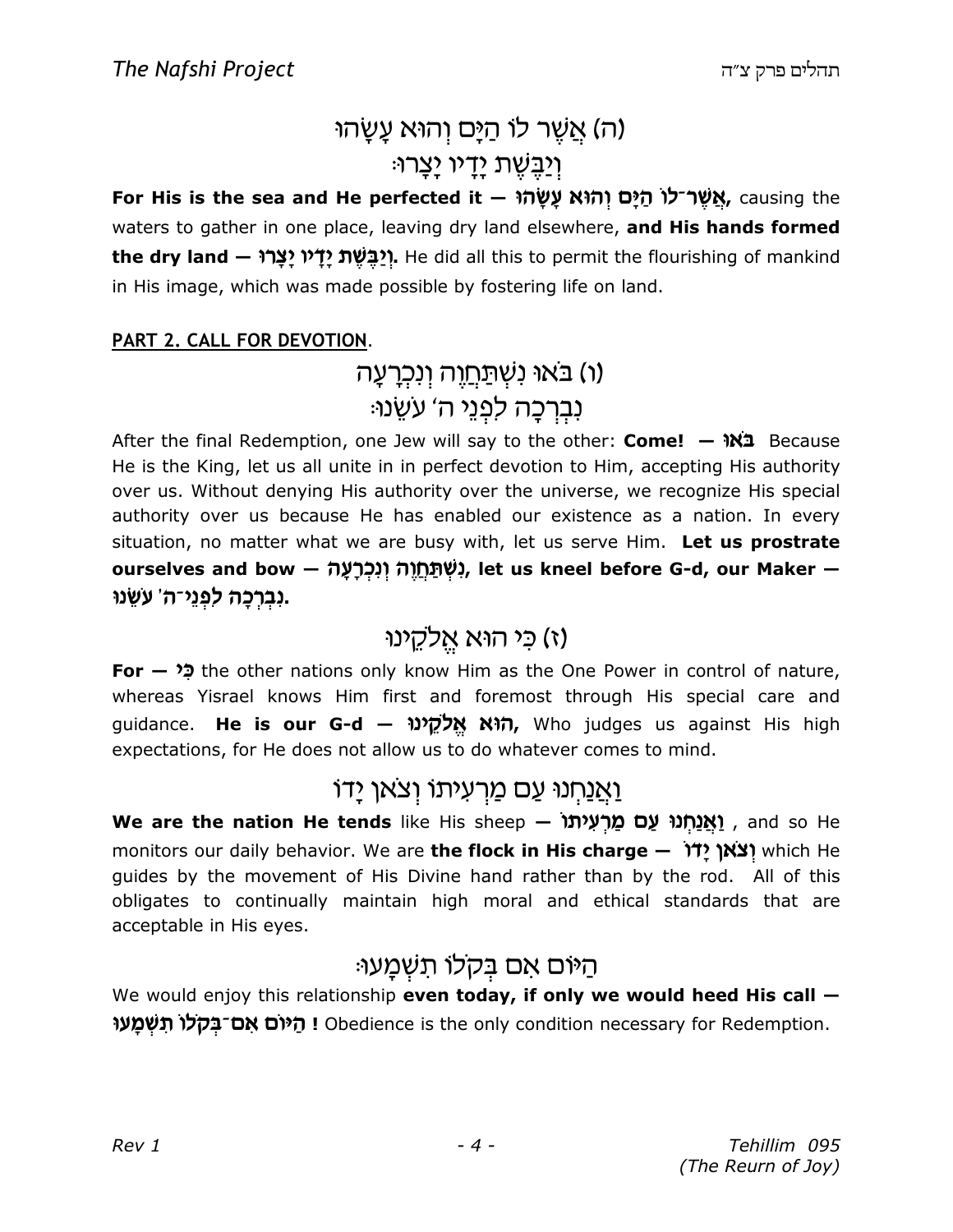#### **PART 3. AVOID THE MISTAKES OF THE PAST.**

## (ח) אַל תַּקְשׁוּ לִבְבְכֵם כִּמְרִיבָה כִּיוֹם מַסָּה בַּמִּדְבָּר:

The voice of Hashem, speaking tro Yisrael: My expectation of you is greater than it is of the other nations who did not experience My special attention and My special wonders. As for you, do not harden your heart as you did at Merivah when You tested Me by complaining about the lack of אֱל־תַּקְשׁוּ לִבְבַכֶם כָּמְרִיבַה water, and as on the day of testing when You challenged Me in the Midbar -... ;כִּיוֹם מַסֵּה בַּמִּדְבַּר

> (ט) אֲשֶׁר נִסוּנִי אֲבוֹתֵיכֵם ּבִּחָנוּנִי גַּם רָאוּ פָּעֲליּ

when Your ancestors put Me to the test — אֲשֶׁר נְסוּנִי אֲבוֹתֵיכֶם when Your ancestors put Me to the test I could produce water for them. They repeatedly challenged Me, though they had seen what I did in Mitzrayim - בְּחֲנוּנְי גֲם־רָאוּ פַּעֲלִי I have no reason to believe that your teshuvah now will be any more resolute than on the previous occasions when I have forgiven you.

> (י) אַרְבַּעִים שָׁנָה אָקוּט בְּדוֹר וַאמַר עַם תּעֵי לֶבַב הֵם ּוְהֵם לֹא יַדְעוּ דְרַכָּי

For forty years I contended with the generation of the Midbar - אֲרְבָּעִים שָׁנָה ּיָאָקוּט בְּדוֹר ; I said, "They are people of a straying heart – אֲמַר עֲם תּעֵי לֵבָב הָם, so I hoped they would let themselves be cured of their error and recognize the truth. But they still did not come to recognize My ways - יְהֵם לֹא־יָדְעוּ דְרָכָי They ignored all the miracles I performed for them did not trust Me. They were afraid to enter the land of Yisrael "

# יא) אַשָׁר נשַׁבַּעָתִּי בָאַפּי) ּאם יִבאון אֵל מִנוּחַתי

So that My displeasure grew and I swore in My wrath:,— אֲשֶׁר־נְשְׁבַּעְתָּי בְאֲפִי that they would not be permitted to enter My land of contentment -אָם־יִבאוּן אֱל־מְנוּחֶתִי. My people, don't delay the Redemption any further by